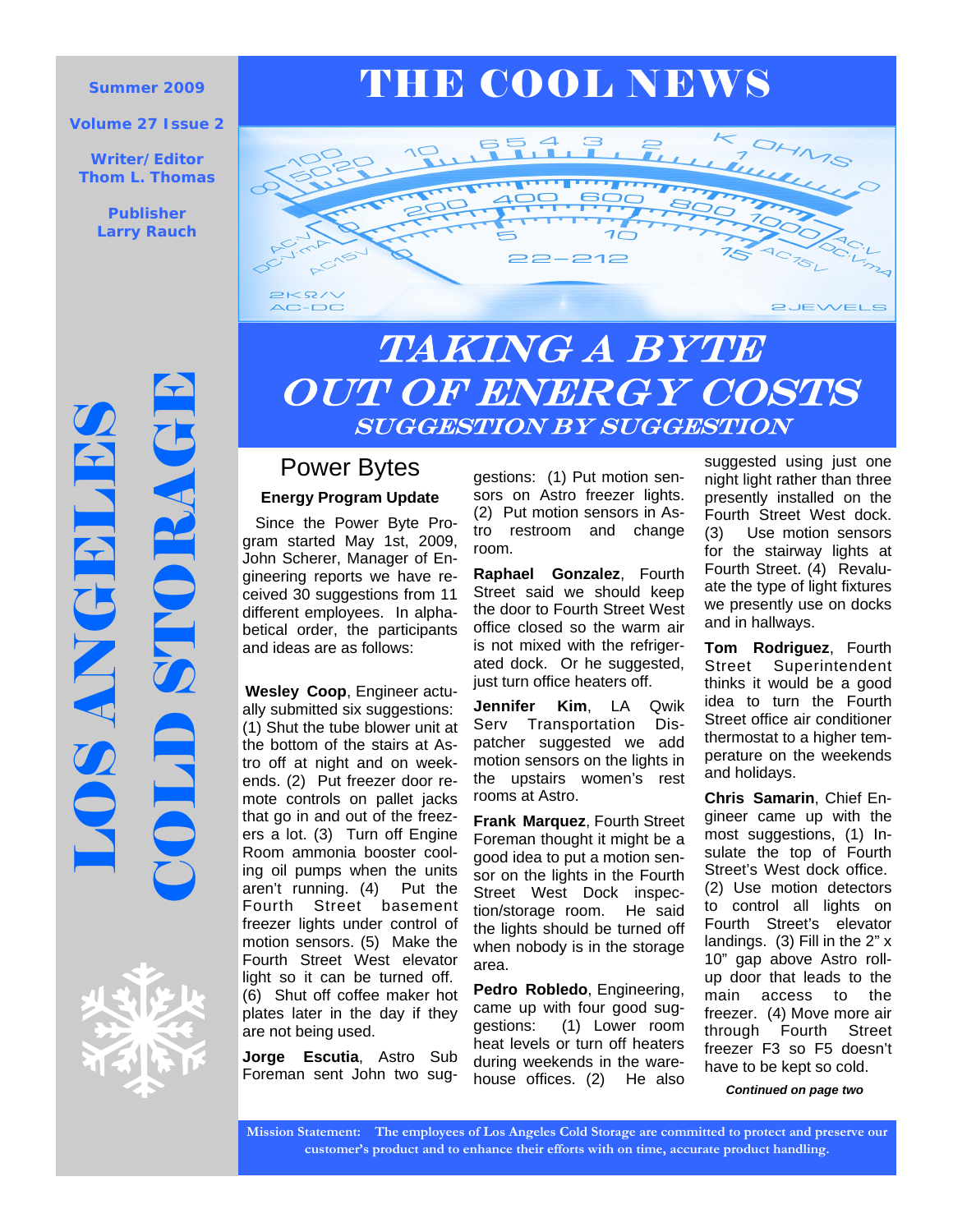#### COOL NEWS SUMMER 2009 PAGE TWO

## **Power Byte suggestions are a hot topic at LA Cold Continued from the front page**

(5) Chris also suggested running some of our lights off of batteries during the day and then recharge them at night when electricity costs less. (6) Use variable frequency drive controls to operate the main Engine Room condenser fans, units one and two. (7) Install a four foot lamp in place of the eight footer we now use in the stairway to B5 Engine Room and he says, use a motion sensor also. (8) And lastly, Chris suggested we install photoelectric sensors or the like at freezer doors so they automatically close after traffic moves through the doorway.

**Al Trejo,** Forklift Operator at Central thought we should turn off the lights in the Central Warehouse locker room and break room during nights and weekends.

**Frosty Velez**, Administrative Assistant, came up with four ideas in one week. (1) Fix the light above the tenant door at Astro which has been staying on during daylight. (2) Frosty also suggested we should turn all personal computers off at night and on weekends when possible. (3) Turn off copiers and printers at night and on weekends. (4) She noticed the light in the Main Office Supply Room

# **Meet the Girls! LA Cold Housekeeping Staff Picking up what you left behind!**

Meet Ana Santeliz and her daughter Joana Sandoval, our housekeeping team of go getters. Employees of our janitorial contractor, Twenty Four Seven Commercial Cleaning, this mother and daughter team work together like they've known each other forever! Ana has a twenty year old son named Juan Manuel and a six year old granddaughter from Joana named Leslie. Both girls live in downtown Los Angeles and make a quick commute to our office five days a week. Ana and Joana have lots of housekeeping experience cleaning residential buildings, restaurants, hotels and commercial buildings.

After a busy day at LA Cold, mother and daughter rush off to Evans Community Adult School where they are taking ESL classes and GED courses together.

What do they like about working with LA Cold, "All of our friends, they love us!" What don't they like, "Picking up the dirty socks in the locker rooms!"

Thank you Girls, we do love what you do! **Ana and Joana** 



stays on all the time and suggested a motion detector in that area.

**Nathan Virgen**, Main Office, submitted two suggestions: (1) A motion sensor for the Main Office kitchen light. (2) And a suggestion we ask everyone to turn off their calculators before they leave for the day.

 John Scherer told the Cool News that he and his staff are taking a hard look at every idea, big or small, and will soon (if not already) review his department's conclusions with each person who submitted a suggestion.

 John stated he is real pleased with the participation from so many employees and said that each morning he looks forward to opening his mail and reading all the submissions. He said the participation from so many employees and from a variety of departments shows him how many fine people take pride in their work, where they work and how they can help. John said "It's downright gratifying and a pleasure to see. Please keep the ideas coming in!"

# **Alex Vargas promoted to**



# **Sub Foreman @ 4th St.**

On May 20, 2009, the same day Alex received his Ten Year Service pin, Larry Rauch announced the promotion of Alex to Sub Foreman at the Fourth Street Warehouse.

Alex is considered the LA Cold "Go To" man when reorganization of a freezer room is required. A consummate warehouse operator, Alex has a reputation of getting the job done.

Married for almost 21 years to Judith, they have three children, Manuel, Alexa and Nick who graduates from high school in a few days. In his spare time, Alex helps his brother with a stage, audio and lighting business for the corporate and entertainment businesses here in Los Angeles.

Alex says he really likes the "hardworking crew" at 4th St. He told the Cool News he finds the challenges of 4th St. different than the average warehouse, because of the multiple stories, various sized rooms with different heights and dimensions. "I find myself frequently walking in freezers rooms and climbing stairwells just to analyze space."

## **MEDIC FIRST AID COURSES ARE PLANNED. SIGN UP NOW!**

**It's that time again! Time to sign up for Medic First Aid and CRP classes. Please call Frosty if you want to participate. Once certified in Medic First Aid you will automatically be enrolled as a member of the LACS Crisis Management Team and be expected to render aid to your coworkers by providing First Aid, CPR and to help with rescue responsibilities in a crisis, fire or earthquake.**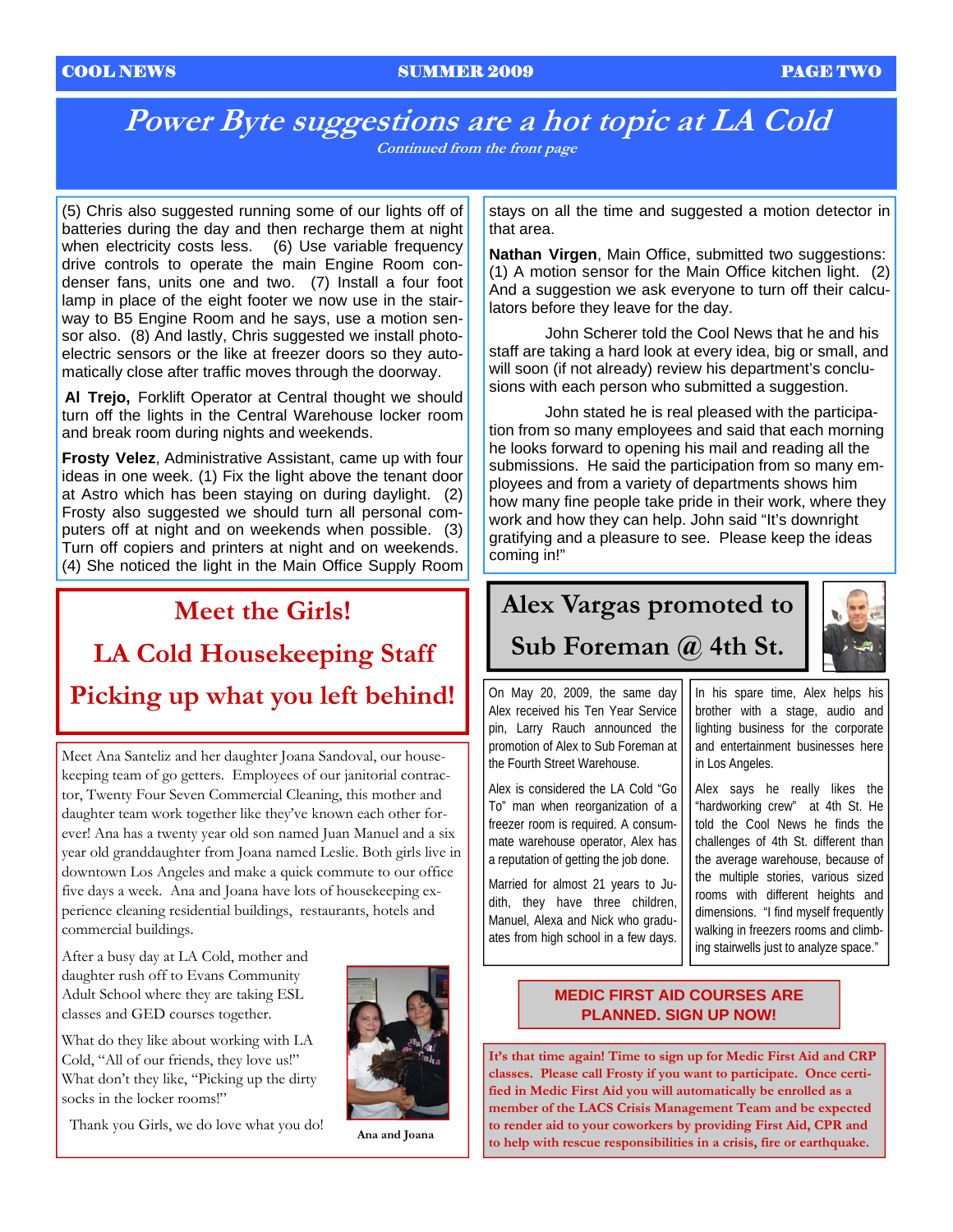### COOL NEWS SUMMER 2009 PAGE THREE

# **Improvement Projects Continue at Los Angeles Cold**

**Multiple improvement projects at Los Angeles Cold Storage are now in progress as we work to remodel and expand services in our LA Repack Center and make improvements to our warehouse operations.** 

**Demand remains high for our full service re-pack, re-label and packaging service and some of those services continue during the design and construction of the new repack center. John Scherer, Manager of Engineering recently submitted formal plans to L.A. County which, when approved, will allow us to return to full service packaging, metal detection, sorting and weighing projects.** 

**If the phone calls are any indication, many Los Angeles Cold Storage customers will be very happy when the improvements are complete and we return to full service.** 

**Other warehouse improvements include new dock seals and cushions for the Astro and Fourth St. Warehouses, repairs to dock plates and bumpers to protect the truck trailers and multiple painting and insulation projects, just to name a few.** 

**Recent refrigeration projects include the installation of a state of the art measured flow lubrication system for our rotary vane ammonia compressors. We also installed a modern microprocessor based ammonia dehydrator that helps remove water from the refrigeration system and improves our efficiency.** 

**A new air duct system has been installed on the roof of the 4th St. Warehouse which helps control temperature and humidity on the docks and landings.** 

 **When you consider that LA Cold has been in business for over one hundred and thirteen years, we are proud of our facilities and constantly strive to stay in the forefront of our industry.** 

**The LA Cold Engineering Department and our Regulatory Affairs Supervisor, Charles Gunther work closely together to complete all the recommendations in a timely manner. Why do we go to all this trouble? Because LA Cold Cares about food safety.** 



\$AFETY PAY\$ BE SURE TO PLAY YOUR BINGO CARD!

**Astro Warehouse has forklift accident No one is hurt when driver leaves dock prematurely By Sam Reyes, Transportation Manager** 

**On March 19, 2009 a truck driver with a 53 foot trailer pulled away from the Astro dock before LA Cold employees finished loading his trailer with an order of frozen seafood. Luckily no one was injured in the incident and although the forklift did require extensive repairs, the truck and trailer were undamaged.** 

**At approximately 9:44 A.M. a driver pulled his trailer from the dock even though there was one remaining pallet waiting to be loaded. As the checker was verifying the balance of his order, the driver, believing his load was com-**



**plete, drove away leaving the forklift parked on the dock plate. As the trailer pulled away, the dock plate dropped down, the forklift rolled off the dock and became precariously lodged between the trailer and the ground with the upright resting at a steep angle against the trailer bed.** 

**Extensive recovery efforts were performed by Terry Miller, Chuck Gunther and Chris Samarin. All three individuals should be commended for completing the safe retrieval of the \$33,000 machine and \$4,000 battery during the hair raising recovery. The repairs have been completed, the machine safety checked and was returned to service within two weeks. Let's Be Safe, Be Smart and Stay Accident Free!**